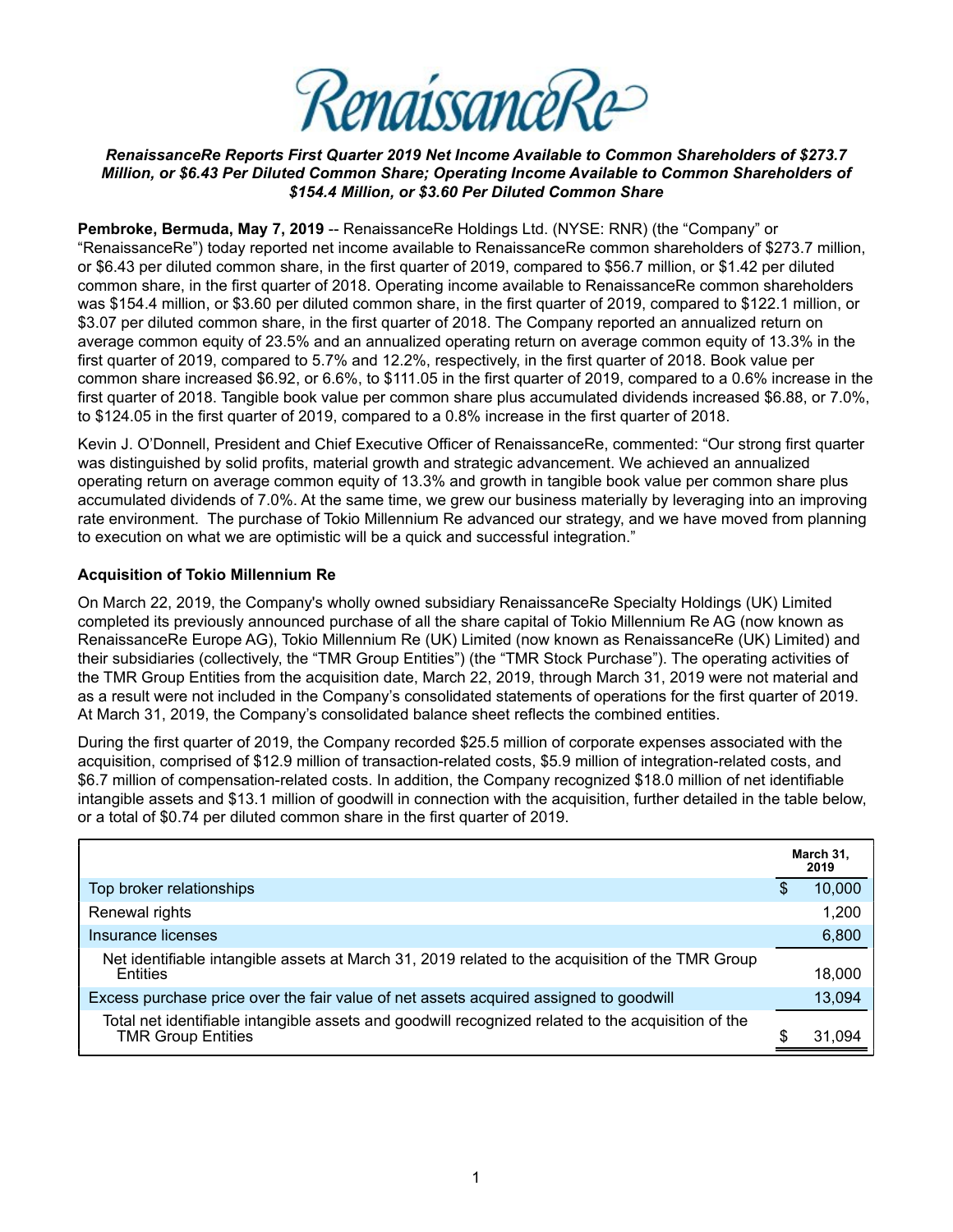## **First Quarter of 2019 Summary**

- Underwriting income of \$154.1 million and a combined ratio of 72.0% in the first quarter of 2019, compared to \$129.6 million and 70.6%, respectively, in the first quarter of 2018. The Property segment generated underwriting income of \$152.4 million and had a combined ratio of 47.6%. The Casualty and Specialty segment generated underwriting income of \$1.7 million and had a combined ratio of 99.3%.
- Gross premiums written increased by \$404.6 million, or 34.9%, to \$1.6 billion, in the first quarter of 2019, compared to the first quarter of 2018, driven by an increase of \$325.4 million in the Property segment and an increase of \$79.2 million in the Casualty and Specialty segment.
- Total investment result was a gain of \$252.1 million in the first quarter of 2019, generating an annualized total investment return of 8.0%.

## **Underwriting Results by Segment**

## *Property Segment*

Gross premiums written in the Property segment were \$1.0 billion in the first quarter of 2019, an increase of \$325.4 million, or 46.0%, compared to \$707.0 million in the first quarter of 2018.

Gross premiums written in the catastrophe class of business were \$845.2 million in the first quarter of 2019, an increase of \$254.9 million, or 43.2%, compared to the first quarter of 2018. The increase in gross premiums written in the catastrophe class of business in the first quarter of 2019 was driven primarily by expanded participation on existing transactions and certain new transactions.

Gross premiums written in the other property class of business were \$187.2 million in the first quarter of 2019, an increase of \$70.5 million, or 60.5%, compared to the first quarter of 2018. The increase in gross premiums written in the other property class of business was primarily driven by growth across a number of the Company's underwriting platforms, both from existing relationships and through new opportunities.

Ceded premiums written in the Property segment were \$468.2 million in the first quarter of 2019, an increase of \$115.3 million, or 32.7%, compared to the first quarter of 2018. The increase in ceded premiums written in the first quarter of 2019 was principally due to a significant portion of the increase in gross premiums written in the catastrophe class of business noted above being ceded to third-party investors in the Company's managed joint venture, Upsilon RFO.

The Property segment generated underwriting income of \$152.4 million and had a combined ratio of 47.6% in the first quarter of 2019, compared to \$127.2 million and 43.5%, respectively, in the first quarter of 2018. Principally impacting the Property segment underwriting result and combined ratio in the first quarter of 2019 was lower current accident year net claims and claim expenses driven by a relatively lower level of insured catastrophe events, compared to the first quarter of 2018. Partially offsetting this was net adverse development on prior accident years net claims and claim expenses of \$1.9 million, or 0.7% percentage points, during the first quarter of 2019, primarily driven by higher than expected losses in the other property class of business.

## *Casualty and Specialty Segment*

Gross premiums written in the Casualty and Specialty segment were \$531.9 million in the first quarter of 2019, an increase of \$79.2 million, or 17.5%, compared to the first quarter of 2018. The increase was due to continued growth from new and existing business opportunities across various classes of business within the segment.

The Casualty and Specialty segment generated underwriting income of \$1.7 million and had a combined ratio of 99.3% in the first quarter of 2019, compared to \$2.6 million and 98.8%, respectively, in the first quarter of 2018.

During the first quarter of 2019, the Casualty and Specialty segment experienced net favorable development on prior accident years net claims and claim expenses of \$6.2 million, or 2.4 percentage points, compared to net favorable development of \$3.8 million, or 1.8 percentage points, in the first quarter of 2018. The net favorable development during the first quarter of 2019 was principally driven by reported losses generally coming in lower than expected on attritional net claims and claim expenses from various lines of business within the segment.

## **Other Items**

• The Company's total investment result, which includes the sum of net investment income and net realized and unrealized gains and losses on investments, was a gain of \$252.1 million in the first quarter of 2019, compared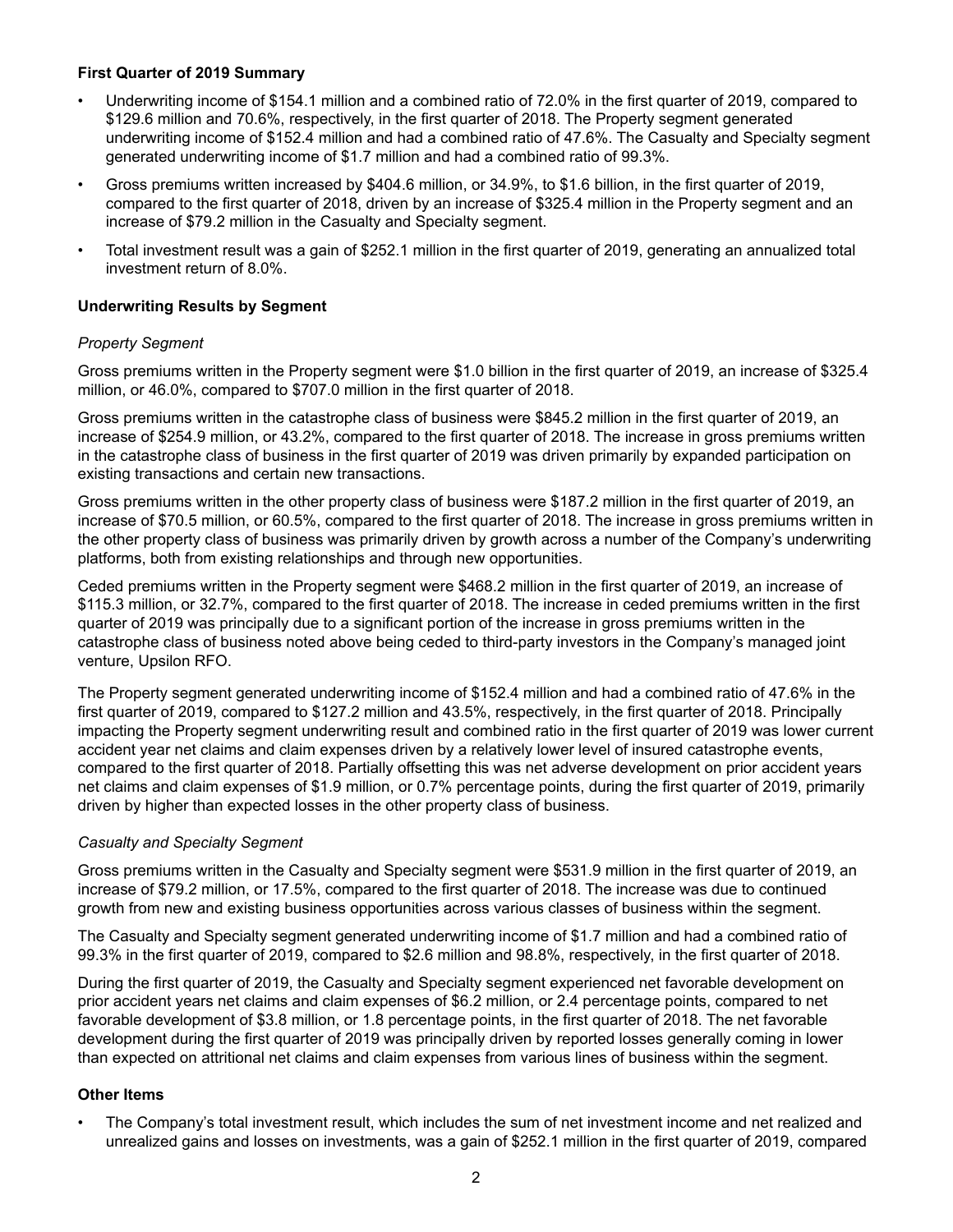to a loss of \$25.7 million in the first quarter of 2018, an increase of \$277.8 million. The increase in the total investment result was principally due to significant net unrealized gains from the Company's fixed maturity and public equity portfolios and higher net investment income primarily driven by the Company's fixed maturity, short term and private equity investments.

- Net income attributable to redeemable noncontrolling interests in the first quarter of 2019 was \$70.2 million, compared to \$29.9 million in the first quarter of 2018. The result for the first quarter of 2019 was primarily driven by DaVinciRe generating net income of \$80.3 million in the first quarter of 2019, compared to \$26.9 million in the first quarter of 2018. The Company's ownership in DaVinciRe was 22.1% at both March 31, 2019 and March 31, 2018. The Company expects its noncontrolling economic ownership in DaVinciRe to fluctuate over time.
- In connection with the TMR Stock Purchase, the Company issued 1,739,071 of its common shares to Tokio Marine & Nichido Fire Insurance Co. Ltd.
- On April 2, 2019, the Company issued \$400.0 million of its 3.600% Senior Notes due April 15, 2029. A portion of the net proceeds were used to repay, in full, \$200.0 million outstanding under the Company's revolving credit facility, which was drawn on March 20, 2019 in connection with the acquisition of the TMR Group Entities. The remainder of the net proceeds will be used for general corporate purposes.

This Press Release includes certain non-GAAP financial measures including "operating income available to RenaissanceRe common shareholders", "operating income available to RenaissanceRe common shareholders per common share - diluted", "operating return on average common equity - annualized", "tangible book value per common share" and "tangible book value per common share plus accumulated dividends." A reconciliation of such measures to the most comparable GAAP figures in accordance with Regulation G is presented in the attached supplemental financial data.

Please refer to the "Investors - Financial Reports - Financial Supplements" section of the Company's website at www.renre.com for a copy of the Financial Supplement which includes additional information on the Company's financial performance.

RenaissanceRe will host a conference call on Wednesday, May 8, 2019 at 10:00 a.m. ET to discuss this release. Live broadcast of the conference call will be available through the "Investors - Webcasts & Presentations" section of the Company's website at www.renre.com.

## **About RenaissanceRe**

RenaissanceRe is a global provider of reinsurance and insurance that specializes in matching well-structured risks with efficient sources of capital. The Company provides property, casualty and specialty reinsurance and certain insurance solutions to customers, principally through intermediaries. Established in 1993, the Company has offices in Bermuda, Australia, Ireland, Singapore, Switzerland, the United Kingdom and the United States.

## **Cautionary Statement Regarding Forward-Looking Statements**

Any forward-looking statements made in this Press Release reflect RenaissanceRe's current views with respect to future events and financial performance and are made pursuant to the safe harbor provisions of the Private Securities Litigation Reform Act of 1995. These statements are subject to numerous factors that could cause actual results to differ materially from those set forth in or implied by such forward-looking statements, including the following: the frequency and severity of catastrophic and other events that the Company covers; the effectiveness of the Company's claims and claim expense reserving process; risks that the TMR Stock Purchase disrupts or distracts from current plans and operations; the ability to recognize the benefits of the TMR Stock Purchase; the amount of the costs, fees, expenses and charges related to the TMR Stock Purchase; the Company's ability to maintain its financial strength ratings; the effect of climate change on the Company's business; collection on claimed retrocessional coverage, and new retrocessional reinsurance being available on acceptable terms and providing the coverage that we intended to obtain; the effects of U.S. tax reform legislation and possible future tax reform legislation and regulations, including changes to the tax treatment of the Company's shareholders or investors in the Company's joint ventures or other entities the Company manages; the effect of emerging claims and coverage issues; soft reinsurance underwriting market conditions; the Company's reliance on a small and decreasing number of reinsurance brokers and other distribution services for the preponderance of its revenue; the Company's exposure to credit loss from counterparties in the normal course of business; the effect of continued challenging economic conditions throughout the world; a contention by the Internal Revenue Service that Renaissance Reinsurance Ltd., or any of the Company's other Bermuda subsidiaries, is subject to taxation in the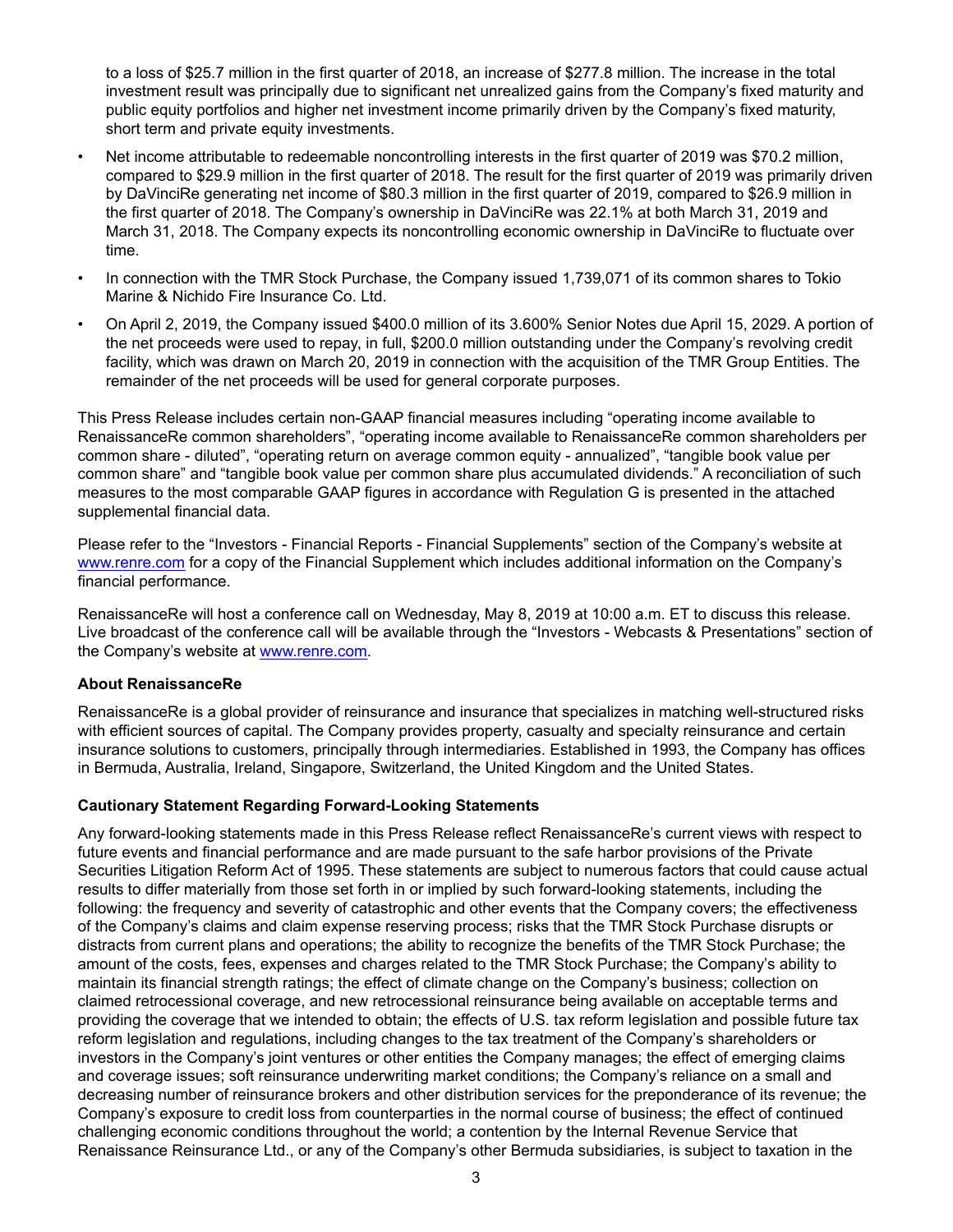U.S.; the success of any of the Company's strategic investments or acquisitions, including the Company's ability to manage its operations as its product and geographical diversity increases; the Company's ability to retain key senior officers and to attract or retain the executives and employees necessary to manage its business; the performance of the Company's investment portfolio; losses that the Company could face from terrorism, political unrest or war; the effect of cybersecurity risks, including technology breaches or failure on the Company's business; the Company's ability to successfully implement its business strategies and initiatives; the Company's ability to determine the impairments taken on investments; the effects of inflation; the ability of the Company's ceding companies and delegated authority counterparties to accurately assess the risks they underwrite; the effect of operational risks, including system or human failures; the Company's ability to effectively manage capital on behalf of investors in joint ventures or other entities it manages; foreign currency exchange rate fluctuations; the Company's ability to raise capital if necessary; the Company's ability to comply with covenants in its debt agreements; changes to the regulatory systems under which the Company operates, including as a result of increased global regulation of the insurance and reinsurance industries; changes in Bermuda laws and regulations and the political environment in Bermuda; the Company's dependence on the ability of its operating subsidiaries to declare and pay dividends; aspects of the Company's corporate structure that may discourage third-party takeovers or other transactions; the cyclical nature of the reinsurance and insurance industries; adverse legislative developments that reduce the size of the private markets the Company serves or impede their future growth; consolidation of competitors, customers and insurance and reinsurance brokers; the effect on the Company's business of the highly competitive nature of its industry, including the effect of new entrants to, competing products for and consolidation in the (re)insurance industry; other political, regulatory or industry initiatives adversely impacting the Company; the Company's ability to comply with applicable sanctions and foreign corrupt practices laws; increasing barriers to free trade and the free flow of capital; international restrictions on the writing of reinsurance by foreign companies and government intervention in the natural catastrophe market; the effect of Organisation for Economic Co-operation and Development or European Union ("EU") measures to increase the Company's taxes and reporting requirements; the effect of the vote by the U.K. to leave the EU; changes in regulatory regimes and accounting rules that may impact financial results irrespective of business operations; the Company's need to make many estimates and judgments in the preparation of its financial statements; and other factors affecting future results disclosed in RenaissanceRe's filings with the Securities and Exchange Commission, including its Annual Reports on Form 10-K and Quarterly Reports on Form 10-Q.

## **INVESTOR CONTACT: MEDIA CONTACT:**

Keith McCue **Keil Gunther** Keil Gunther Keil Gunther Senior Vice President, Finance & Investor Relations Vice President, Marketing & Communications RenaissanceRe Holdings Ltd. **RenaissanceRe Holdings Ltd.** RenaissanceRe Holdings Ltd. (441) 239-4830 (441) 239-4932

or Kekst CNC Dawn Dover (212) 521-4800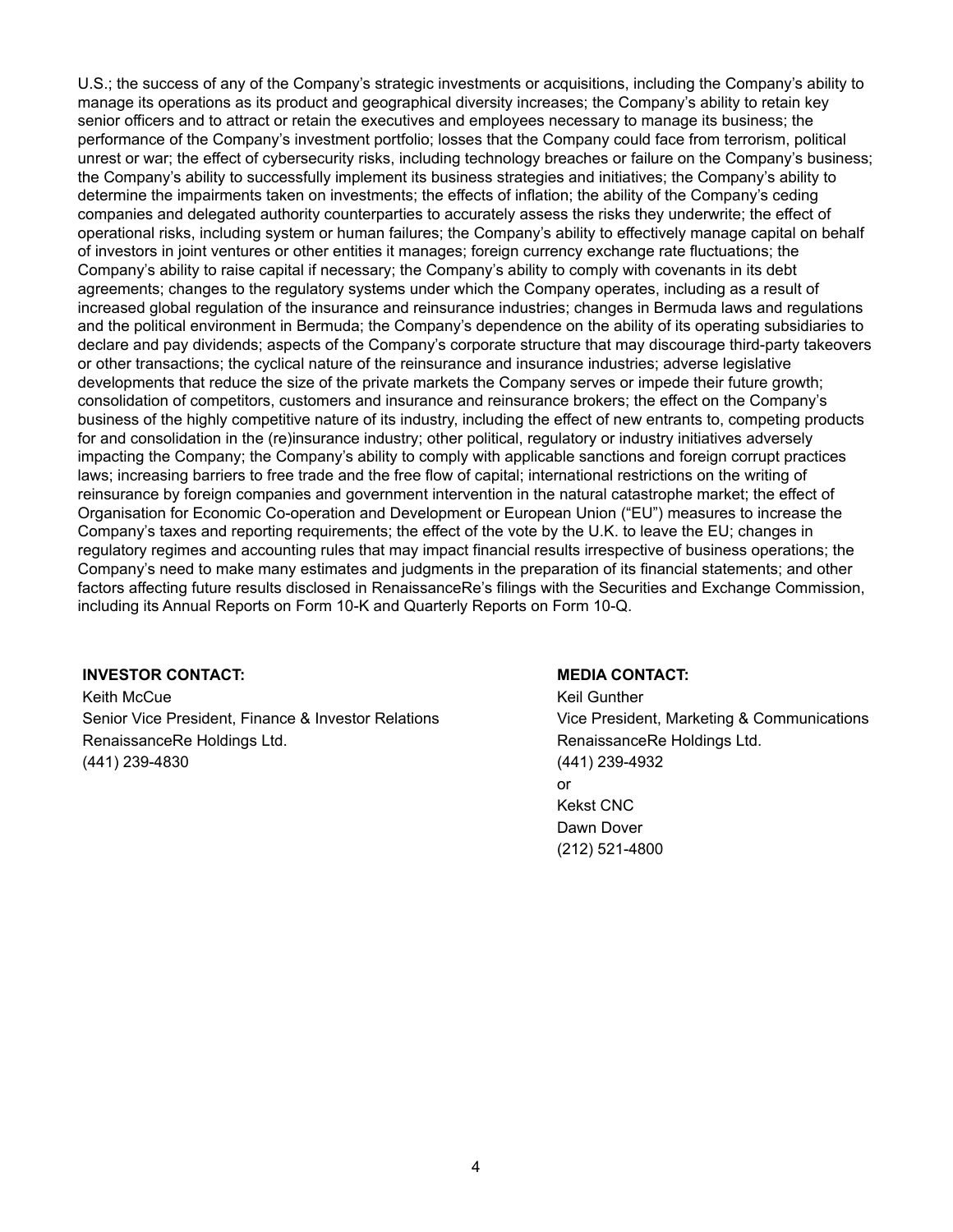## **RenaissanceRe Holdings Ltd.**

## **Summary Consolidated Statements of Operations**

(in thousands of United States Dollars, except per share amounts and percentages)

(Unaudited)

|                                                                                      | Three months ended |                   |    |                   |
|--------------------------------------------------------------------------------------|--------------------|-------------------|----|-------------------|
|                                                                                      |                    | March 31,<br>2019 |    | March 31,<br>2018 |
| <b>Revenues</b>                                                                      |                    |                   |    |                   |
| Gross premiums written                                                               |                    | \$1,564,295       |    | \$1,159,652       |
| Net premiums written                                                                 | \$                 | 929,031           | \$ | 663,044           |
| Increase in unearned premiums                                                        |                    | (379,003)         |    | (222, 762)        |
| Net premiums earned                                                                  |                    | 550,028           |    | 440,282           |
| Net investment income                                                                |                    | 81,462            |    | 56,476            |
| Net foreign exchange (losses) gains                                                  |                    | (2,846)           |    | 3,757             |
| Equity in earnings of other ventures                                                 |                    | 4,661             |    | 857               |
| Other income (loss)                                                                  |                    | 3,171             |    | (1,242)           |
| Net realized and unrealized gains (losses) on investments                            |                    | 170,645           |    | (82, 144)         |
| <b>Total revenues</b>                                                                |                    | 807,121           |    | 417,986           |
| <b>Expenses</b>                                                                      |                    |                   |    |                   |
| Net claims and claim expenses incurred                                               |                    | 227,035           |    | 171,703           |
| Acquisition expenses                                                                 |                    | 123,951           |    | 97,711            |
| Operational expenses                                                                 |                    | 44,933            |    | 41,272            |
| Corporate expenses                                                                   |                    | 38,789            |    | 6,733             |
| Interest expense                                                                     |                    | 11,754            |    | 11,767            |
| <b>Total expenses</b>                                                                |                    | 446,462           |    | 329,186           |
| Income before taxes                                                                  |                    | 360,659           |    | 88,800            |
| Income tax (expense) benefit                                                         |                    | (7, 531)          |    | 3,407             |
| <b>Net income</b>                                                                    |                    | 353,128           |    | 92,207            |
| Net income attributable to noncontrolling interests                                  |                    | (70, 222)         |    | (29, 899)         |
| Net income attributable to RenaissanceRe                                             |                    | 282,906           |    | 62,308            |
| Dividends on preference shares                                                       |                    | (9, 189)          |    | (5, 595)          |
| Net income available to RenaissanceRe common shareholders                            | \$                 | 273,717           | \$ | 56,713            |
|                                                                                      |                    |                   |    |                   |
| Net income available to RenaissanceRe common shareholders per common share - basic   | \$                 | 6.43              | \$ | 1.42              |
| Net income available to RenaissanceRe common shareholders per common share - diluted | \$                 | 6.43              | \$ | 1.42              |
| Operating income available to RenaissanceRe common shareholders per common share -   |                    |                   |    |                   |
| diluted (1)                                                                          | \$                 | 3.60              | \$ | 3.07              |
|                                                                                      |                    |                   |    |                   |
| Average shares outstanding - basic                                                   |                    | 42,065            |    | 39,552            |
| Average shares outstanding - diluted                                                 |                    | 42,091            |    | 39,599            |
|                                                                                      |                    |                   |    |                   |
| Net claims and claim expense ratio                                                   |                    | 41.3%             |    | 39.0%             |
| Underwriting expense ratio                                                           |                    | 30.7%             |    | 31.6%             |
| Combined ratio                                                                       |                    | 72.0%             |    | 70.6%             |
|                                                                                      |                    |                   |    |                   |
| Return on average common equity - annualized                                         |                    | 23.5%             |    | 5.7%              |
| Operating return on average common equity - annualized (1)                           |                    | 13.3%             |    | 12.2%             |

(1) See Comments on Regulation G for a reconciliation of non-GAAP financial measures.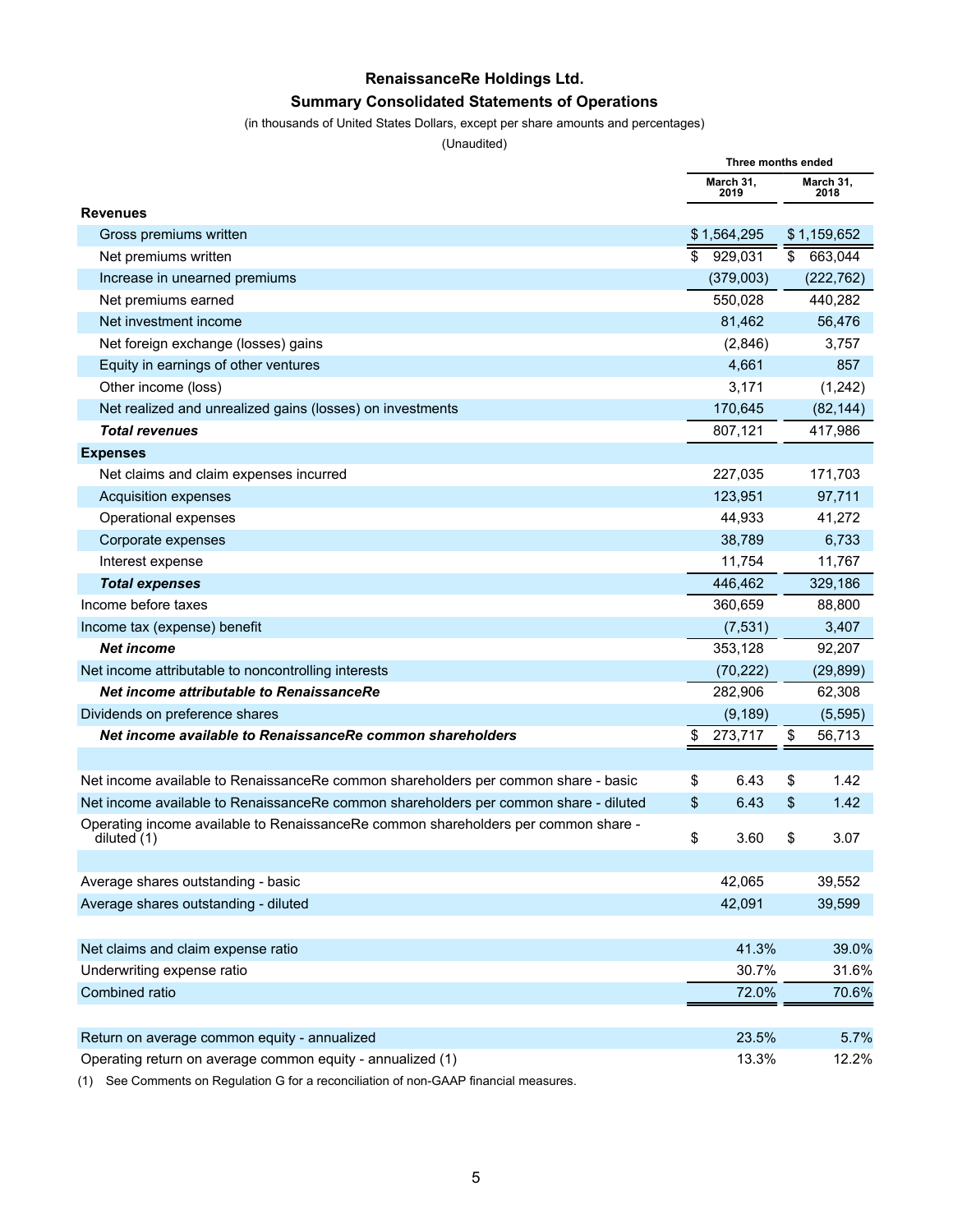# **RenaissanceRe Holdings Ltd.**

## **Summary Consolidated Balance Sheets**

(in thousands of United States Dollars, except per share amounts)

|                                                                      | March 31,<br>2019 | December 31,<br>2018 |
|----------------------------------------------------------------------|-------------------|----------------------|
| <b>Assets</b>                                                        | (Unaudited)       | (Audited)            |
| Fixed maturity investments trading, at fair value                    | \$<br>9,473,160   | \$<br>8,088,870      |
| Short term investments, at fair value                                | 4,012,815         | 2,586,520            |
| Equity investments trading, at fair value                            | 389,937           | 310,252              |
| Other investments, at fair value                                     | 878,373           | 784,933              |
| Investments in other ventures, under equity method                   | 98,563            | 115,172              |
| Total investments                                                    | 14,852,848        | 11,885,747           |
| Cash and cash equivalents                                            | 1,021,275         | 1,107,922            |
| Premiums receivable                                                  | 2,753,098         | 1,537,188            |
| Prepaid reinsurance premiums                                         | 1,086,027         | 616,185              |
| Reinsurance recoverable                                              | 2,908,343         | 2,372,221            |
| Accrued investment income                                            | 64,615            | 51,311               |
| Deferred acquisition costs and value of business acquired            | 841,528           | 476,661              |
| Receivable for investments sold                                      | 411,172           | 256,416              |
| Other assets                                                         | 353,543           | 135,127              |
| Goodwill and other intangibles                                       | 267,151           | 237,418              |
| <b>Total assets</b>                                                  | \$24,559,600      | \$18,676,196         |
| Liabilities, Noncontrolling Interests and Shareholders' Equity       |                   |                      |
| <b>Liabilities</b>                                                   |                   |                      |
| Reserve for claims and claim expenses                                | 8,391,484<br>\$   | \$<br>6,076,271      |
| Unearned premiums                                                    | 3,188,678         | 1,716,021            |
| <b>Debt</b>                                                          | 1,191,499         | 991,127              |
| Reinsurance balances payable                                         | 3,009,492         | 1,902,056            |
| Payable for investments purchased                                    | 679,596           | 380,332              |
| <b>Other liabilities</b>                                             | 435,418           | 513,609              |
| <b>Total liabilities</b>                                             | 16,896,167        | 11,579,416           |
| Redeemable noncontrolling interest                                   | 2,109,400         | 2,051,700            |
| <b>Shareholders' Equity</b>                                          |                   |                      |
| Preference shares                                                    | 650,000           | 650,000              |
| Common shares                                                        | 44,159            | 42,207               |
| Additional paid-in capital                                           | 543,889           | 296,099              |
| Accumulated other comprehensive loss                                 | (1,470)           | (1, 433)             |
| Retained earnings                                                    | 4,317,455         | 4,058,207            |
| Total shareholders' equity attributable to RenaissanceRe             | 5,554,033         | 5,045,080            |
| Total liabilities, noncontrolling interests and shareholders' equity | \$24,559,600      | \$18,676,196         |
|                                                                      |                   |                      |
| Book value per common share                                          | \$<br>111.05      | 104.13<br>\$         |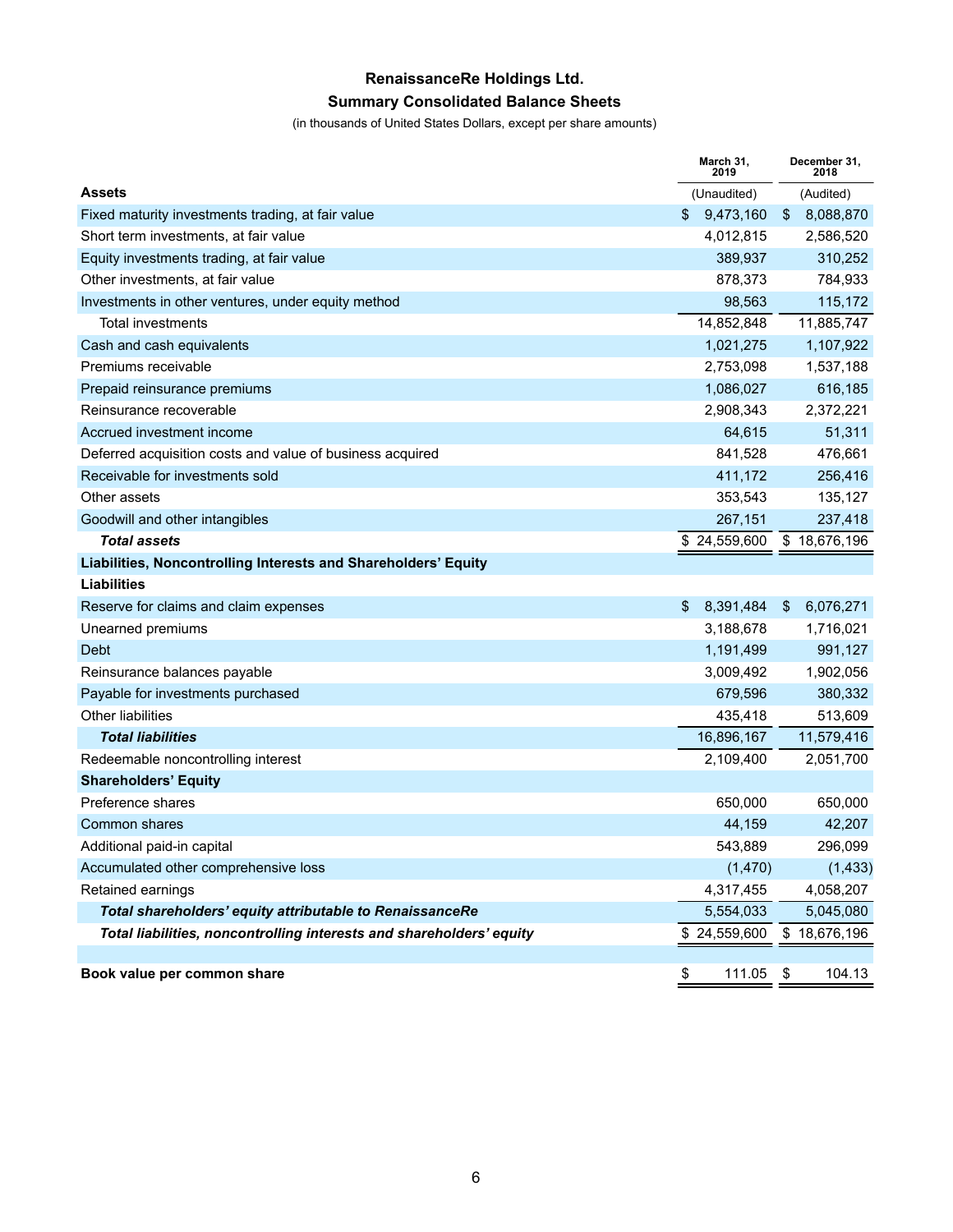## **RenaissanceRe Holdings Ltd.**

## **Supplemental Financial Data - Segment Information**

(in thousands of United States Dollars, except percentages)

(Unaudited)

|                                                                | Three months ended March 31, 2019 |           |                                  |          |                         |           |                 |           |  |  |
|----------------------------------------------------------------|-----------------------------------|-----------|----------------------------------|----------|-------------------------|-----------|-----------------|-----------|--|--|
|                                                                | Property                          |           | Casualty and<br><b>Specialty</b> |          | Other                   |           | <b>Total</b>    |           |  |  |
| Gross premiums written                                         | \$                                | 1,032,384 | \$                               | 531.911  | \$                      |           | \$              | 1,564,295 |  |  |
| Net premiums written                                           | $\overline{\mathcal{S}}$          | 564,230   | $\overline{\mathsf{s}}$          | 364,801  | $\overline{\mathsf{s}}$ |           | \$              | 929,031   |  |  |
| Net premiums earned                                            | $\overline{\mathbf{s}}$           | 290,745   | $\overline{\mathbb{s}}$          | 259,283  | \$                      |           | $\overline{\$}$ | 550,028   |  |  |
| Net claims and claim expenses incurred                         |                                   | 56.083    |                                  | 170.933  |                         | 19        |                 | 227,035   |  |  |
| Acquisition expenses                                           |                                   | 53,739    |                                  | 70,212   |                         |           |                 | 123,951   |  |  |
| Operational expenses                                           |                                   | 28.544    |                                  | 16.389   |                         |           |                 | 44.933    |  |  |
| Underwriting income (loss)                                     | \$                                | 152,379   | \$                               | 1,749    | $\frac{1}{2}$           | (19)      |                 | 154,109   |  |  |
| Net investment income                                          |                                   |           |                                  |          |                         | 81,462    |                 | 81,462    |  |  |
| Net foreign exchange losses                                    |                                   |           |                                  |          |                         | (2,846)   |                 | (2,846)   |  |  |
| Equity in earnings of other ventures                           |                                   |           |                                  |          |                         | 4.661     |                 | 4,661     |  |  |
| Other income                                                   |                                   |           |                                  |          |                         | 3,171     |                 | 3,171     |  |  |
| Net realized and unrealized gains on investments               |                                   |           |                                  |          |                         | 170.645   |                 | 170,645   |  |  |
| Corporate expenses                                             |                                   |           |                                  |          |                         | (38, 789) |                 | (38, 789) |  |  |
| Interest expense                                               |                                   |           |                                  |          |                         | (11, 754) |                 | (11, 754) |  |  |
| Income before taxes and redeemable noncontrolling interests    |                                   |           |                                  |          |                         |           |                 | 360,659   |  |  |
| Income tax expense                                             |                                   |           |                                  |          |                         | (7, 531)  |                 | (7, 531)  |  |  |
| Net income attributable to redeemable noncontrolling interests |                                   |           |                                  |          |                         | (70, 222) |                 | (70, 222) |  |  |
| Dividends on preference shares                                 |                                   |           |                                  |          |                         | (9, 189)  |                 | (9, 189)  |  |  |
| Net income available to RenaissanceRe common shareholders      |                                   |           |                                  |          |                         |           |                 | 273,717   |  |  |
|                                                                |                                   |           |                                  |          |                         |           |                 |           |  |  |
| Net claims and claim expenses incurred - current accident year | \$                                | 54,206    | \$                               | 177.135  | \$                      |           | \$              | 231,341   |  |  |
| Net claims and claim expenses incurred - prior accident years  |                                   | 1,877     |                                  | (6, 202) |                         | 19        |                 | (4,306)   |  |  |
| Net claims and claim expenses incurred - total                 | \$                                | 56,083    | \$                               | 170,933  | \$                      | 19        | \$              | 227,035   |  |  |
|                                                                |                                   |           |                                  |          |                         |           |                 |           |  |  |
| Net claims and claim expense ratio - current accident year     |                                   | 18.6 %    |                                  | 68.3%    |                         |           |                 | 42.1%     |  |  |
| Net claims and claim expense ratio - prior accident years      |                                   | 0.7%      |                                  | (2.4)%   |                         |           |                 | (0.8)%    |  |  |
| Net claims and claim expense ratio - calendar year             |                                   | 19.3 %    |                                  | 65.9 %   |                         |           |                 | 41.3%     |  |  |
| Underwriting expense ratio                                     |                                   | 28.3 %    |                                  | 33.4 %   |                         |           |                 | 30.7 %    |  |  |
| Combined ratio                                                 |                                   | 47.6 %    |                                  | 99.3 %   |                         |           |                 | 72.0 %    |  |  |
|                                                                |                                   |           |                                  |          |                         |           |                 |           |  |  |

|                                                                | Three months ended March 31, 2018 |           |                          |                                  |                          |           |                         |           |  |
|----------------------------------------------------------------|-----------------------------------|-----------|--------------------------|----------------------------------|--------------------------|-----------|-------------------------|-----------|--|
|                                                                |                                   | Property  |                          | Casualty and<br><b>Specialty</b> |                          | Other     |                         | Total     |  |
| Gross premiums written                                         |                                   | 706,968   | $\sqrt[6]{3}$            | 452,684                          | \$                       |           | \$                      | 1,159,652 |  |
| Net premiums written                                           | $\overline{\mathcal{S}}$          | 354,077   | $\overline{\mathcal{S}}$ | 308,967                          | $\overline{\$}$          |           | $\overline{\$}$         | 663,044   |  |
| Net premiums earned                                            | $\overline{\overline{s}}$         | 225,049   | $\mathbb{S}$             | 215,233                          | $\overline{\mathcal{S}}$ |           | $\overline{\mathbf{s}}$ | 440,282   |  |
| Net claims and claim expenses incurred                         |                                   | 30,607    |                          | 141,078                          |                          | 18        |                         | 171,703   |  |
| <b>Acquisition expenses</b>                                    |                                   | 40.721    |                          | 56,990                           |                          |           |                         | 97.711    |  |
| Operational expenses                                           |                                   | 26,546    |                          | 14,593                           |                          | 133       |                         | 41.272    |  |
| Underwriting income (loss)                                     |                                   | 127,175   | $\frac{3}{2}$            | 2,572                            | $\pmb{\$}$               | (151)     |                         | 129,596   |  |
| Net investment income                                          |                                   |           |                          |                                  |                          | 56,476    |                         | 56,476    |  |
| Net foreign exchange gains                                     |                                   |           |                          |                                  |                          | 3,757     |                         | 3.757     |  |
| Equity in earnings of other ventures                           |                                   |           |                          |                                  |                          | 857       |                         | 857       |  |
| Other loss                                                     |                                   |           |                          |                                  |                          | (1,242)   |                         | (1, 242)  |  |
| Net realized and unrealized losses on investments              |                                   |           |                          |                                  |                          | (82, 144) |                         | (82, 144) |  |
| Corporate expenses                                             |                                   |           |                          |                                  |                          | (6, 733)  |                         | (6, 733)  |  |
| Interest expense                                               |                                   |           |                          |                                  |                          | (11,767)  |                         | (11, 767) |  |
| Income before taxes and redeemable noncontrolling interests    |                                   |           |                          |                                  |                          |           |                         | 88,800    |  |
| Income tax benefit                                             |                                   |           |                          |                                  |                          | 3,407     |                         | 3,407     |  |
| Net income attributable to redeemable noncontrolling interests |                                   |           |                          |                                  |                          | (29, 899) |                         | (29, 899) |  |
| Dividends on preference shares                                 |                                   |           |                          |                                  |                          | (5, 595)  |                         | (5,595)   |  |
| Net income available to RenaissanceRe common shareholders      |                                   |           |                          |                                  |                          |           | \$                      | 56,713    |  |
|                                                                |                                   |           |                          |                                  |                          |           |                         |           |  |
| Net claims and claim expenses incurred - current accident year | $\mathbb{S}$                      | 58,169    | \$                       | 144,869                          | \$                       |           | \$                      | 203,038   |  |
| Net claims and claim expenses incurred - prior accident years  |                                   | (27, 562) |                          | (3,791)                          |                          | 18        |                         | (31, 335) |  |
| Net claims and claim expenses incurred - total                 | $\mathfrak{s}$                    | 30,607    | $\mathfrak{S}$           | 141,078                          | $\sqrt[6]{3}$            | 18        | $\mathfrak{S}$          | 171,703   |  |
|                                                                |                                   |           |                          |                                  |                          |           |                         |           |  |
| Net claims and claim expense ratio - current accident year     |                                   | 25.8 %    |                          | 67.3 %                           |                          |           |                         | 46.1 %    |  |
| Net claims and claim expense ratio - prior accident years      |                                   | (12.2)%   |                          | (1.8)%                           |                          |           |                         | (7.1)%    |  |
| Net claims and claim expense ratio - calendar year             |                                   | 13.6 %    |                          | 65.5 %                           |                          |           |                         | 39.0 %    |  |
| Underwriting expense ratio                                     |                                   | 29.9 %    |                          | 33.3 %                           |                          |           |                         | 31.6 %    |  |
| Combined ratio                                                 |                                   | 43.5 %    |                          | 98.8 %                           |                          |           |                         | 70.6%     |  |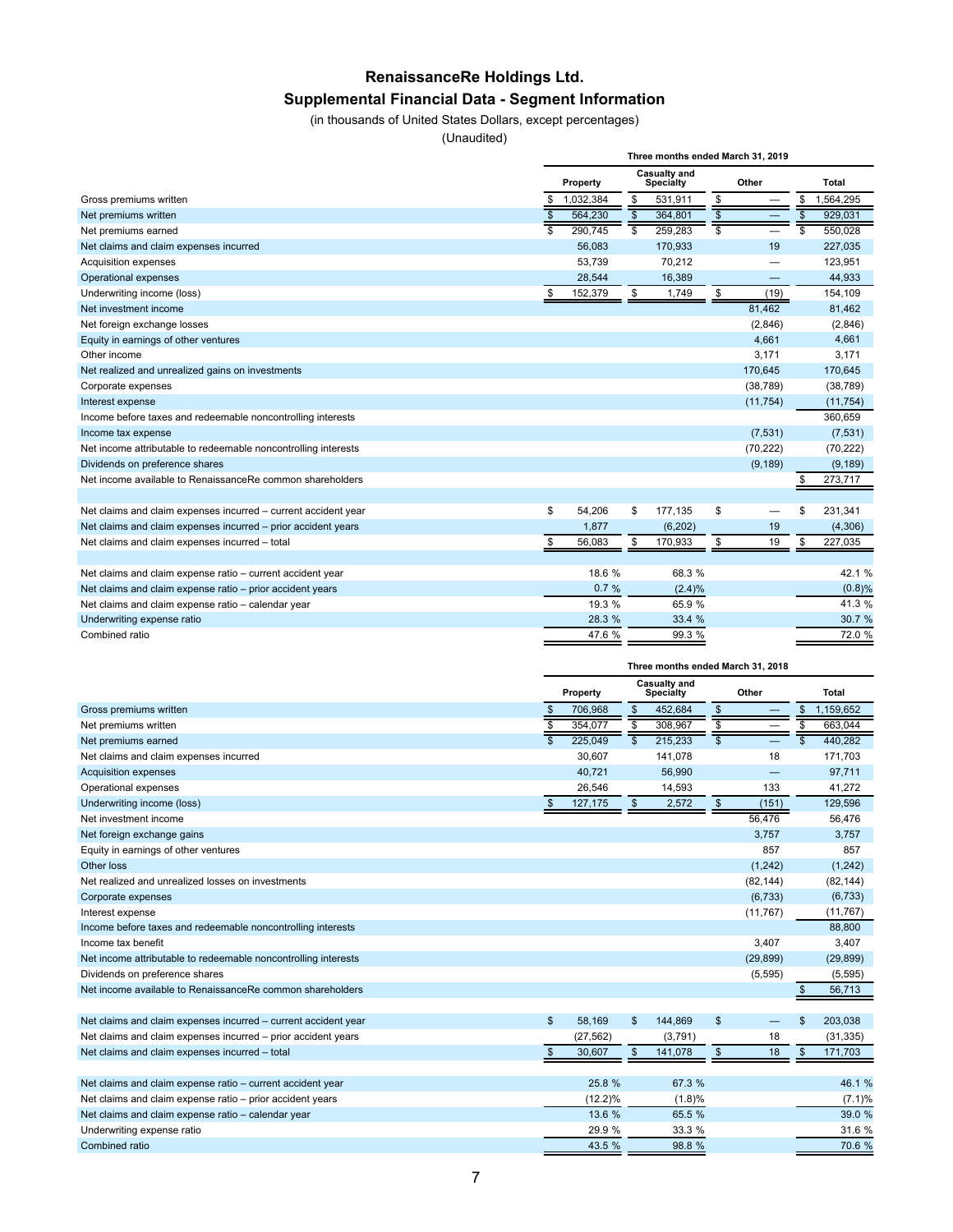## **RenaissanceRe Holdings Ltd. Supplemental Financial Data - Gross Premiums Written**

(in thousands of United States Dollars)

#### (Unaudited)

|                                                       | Three months ended |         |     |                   |
|-------------------------------------------------------|--------------------|---------|-----|-------------------|
|                                                       | March 31,<br>2019  |         |     | March 31,<br>2018 |
| <b>Property Segment</b>                               |                    |         |     |                   |
| Catastrophe                                           | \$                 | 845,213 | \$  | 590,337           |
| Other property                                        |                    | 187,171 |     | 116,631           |
| Property segment gross premiums written               | 1,032,384<br>\$    |         | \$. | 706,968           |
|                                                       |                    |         |     |                   |
| <b>Casualty and Specialty Segment</b>                 |                    |         |     |                   |
| General casualty (1)                                  | \$                 | 153.334 | \$  | 126,626           |
| Professional liability (2)                            |                    | 149,377 |     | 157,113           |
| Financial lines (3)                                   |                    | 127,356 |     | 93,267            |
| Other $(4)$                                           |                    | 101,844 |     | 75,678            |
| Casualty and Specialty segment gross premiums written | \$                 | 531,911 | \$  | 452,684           |

(1) Includes automobile liability, casualty clash, employer's liability, umbrella or excess casualty, workers' compensation and general liability

(2) Includes directors and officers, medical malpractice, and professional indemnity.

(3) Includes financial guaranty, mortgage guaranty, political risk, surety and trade credit.

(4) Includes accident and health, agriculture, aviation, cyber, energy, marine, satellite and terrorism. Lines of business such as regional multiline and whole account may have characteristics of various other classes of business, and are allocated accordingly.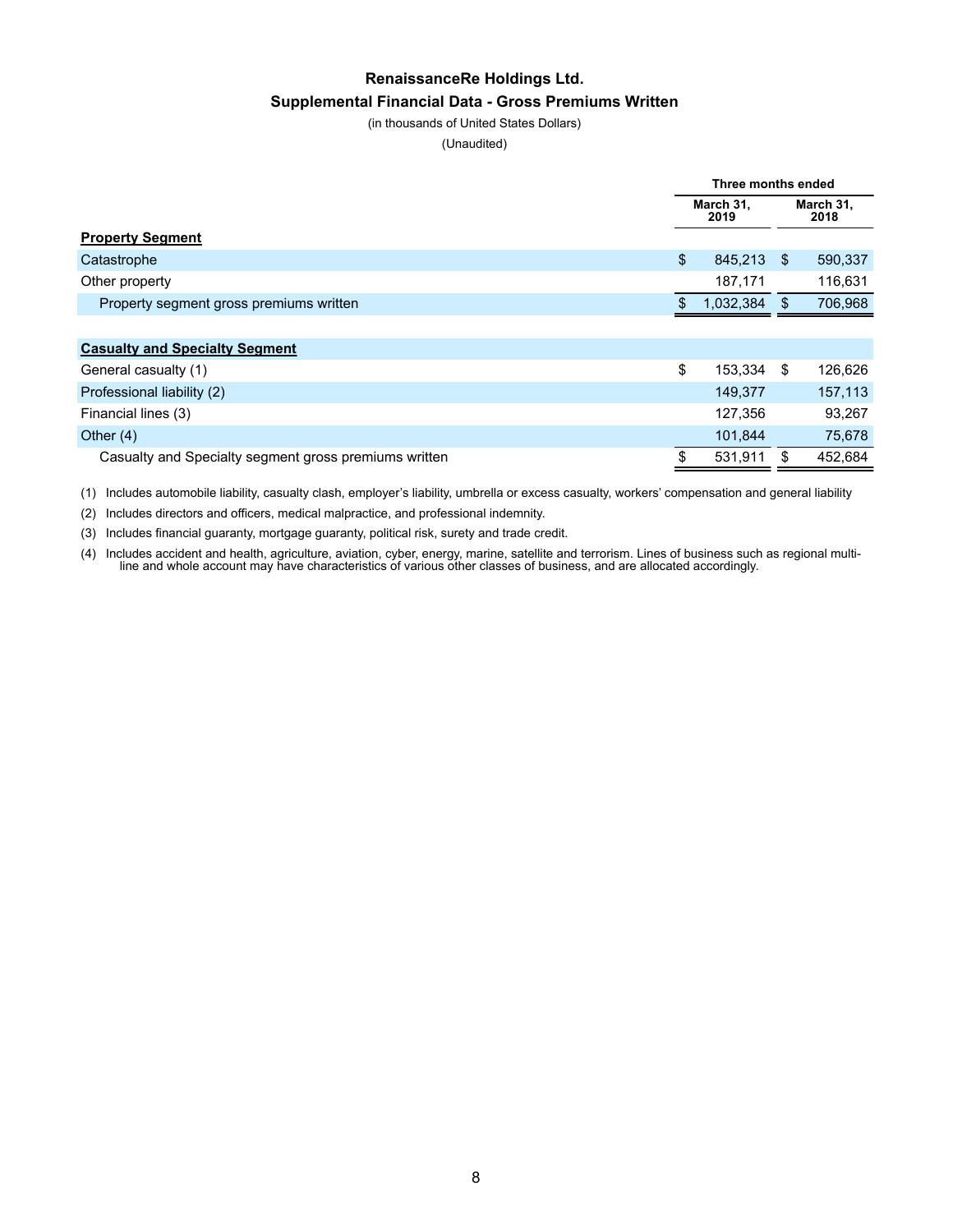## **RenaissanceRe Holdings Ltd. Supplemental Financial Data - Total Investment Result**

(in thousands of United States Dollars, except percentages)

(Unaudited)

|                                                                               | Three months ended |                   |                |                   |
|-------------------------------------------------------------------------------|--------------------|-------------------|----------------|-------------------|
|                                                                               |                    | March 31.<br>2019 |                | March 31.<br>2018 |
| Fixed maturity investments                                                    | \$                 | 61.483            | $\mathfrak{L}$ | 45,643            |
| Short term investments                                                        |                    | 11.844            |                | 5.304             |
| Equity investments trading                                                    |                    | 1,027             |                | 698               |
| Other investments                                                             |                    |                   |                |                   |
| Private equity investments                                                    |                    | 2,454             |                | (434)             |
| Other                                                                         |                    | 7,245             |                | 8,023             |
| Cash and cash equivalents                                                     |                    | 1,517             |                | 565               |
|                                                                               |                    | 85,570            |                | 59,799            |
| Investment expenses                                                           |                    | (4, 108)          |                | (3,323)           |
| Net investment income                                                         |                    | 81,462            |                | 56,476            |
|                                                                               |                    |                   |                |                   |
| Gross realized gains                                                          |                    | 24,373            |                | 4,583             |
| Gross realized losses                                                         |                    | (22, 943)         |                | (25, 853)         |
| Net realized gains (losses) on fixed maturity investments                     |                    | 1,430             |                | (21, 270)         |
| Net unrealized gains (losses) on fixed maturity investments trading           |                    | 103,922           |                | (55, 372)         |
| Net realized and unrealized gains (losses) on investments-related derivatives |                    | 13,796            |                | (4, 364)          |
| Net realized (losses) gains on equity investments trading                     |                    | (1, 161)          |                | 234               |
| Net unrealized gains (losses) on equity investments trading                   |                    | 52,658            |                | (1,372)           |
| Net realized and unrealized gains (losses) on investments                     |                    | 170,645           |                | (82, 144)         |
| <b>Total investment result</b>                                                | \$                 | 252,107           | \$             | (25,668)          |
|                                                                               |                    |                   |                |                   |
| Total investment return - annualized (1)                                      |                    | 8.0%              |                | (1.0)%            |

(1) Total investment return for the three months ended March 31, 2019 does not include the investment results related to the invested assets of the TMR Group Entities, which were acquired on March 22, 2019.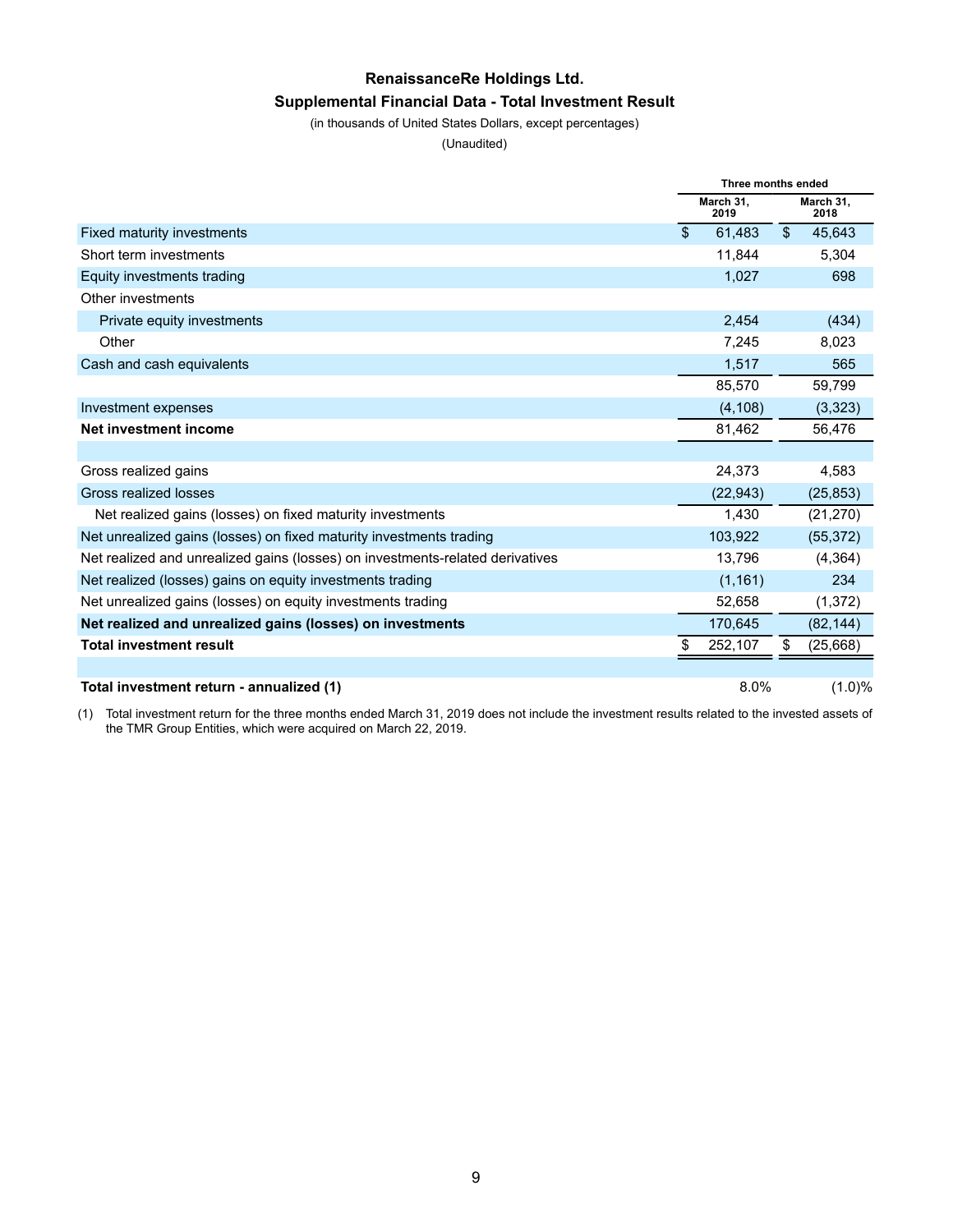#### **Comments on Regulation G**

In addition to the GAAP financial measures set forth in this Press Release, the Company has included certain non-GAAP financial measures within the meaning of Regulation G. The Company has provided these financial measures in previous investor communications and the Company's management believes that these measures are important to investors and other interested persons, and that investors and such other persons benefit from having a consistent basis for comparison between quarters and for comparison with other companies within the industry. These measures may not, however, be comparable to similarly titled measures used by companies outside of the insurance industry. Investors are cautioned not to place undue reliance on these non-GAAP measures in assessing the Company's overall financial performance.

The Company uses "operating income available to RenaissanceRe common shareholders" as a measure to evaluate the underlying fundamentals of its operations and believes it to be a useful measure of its corporate performance. "Operating income available to RenaissanceRe common shareholders" as used herein differs from "net income (loss) available (attributable) to RenaissanceRe common shareholders," which the Company believes is the most directly comparable GAAP measure, by the exclusion of net realized and unrealized gains and losses on investments attributable to RenaissanceRe common shareholders, transaction and integration expenses associated with the acquisition of Tokio Millennium Re and the income tax expense or benefit associated with net realized and unrealized gains and losses on investments attributable to RenaissanceRe common shareholders. The Company's management believes that "operating income available to RenaissanceRe common shareholders" is useful to investors because it more accurately measures and predicts the Company's results of operations by removing the variability arising from: fluctuations in the Company's fixed maturity investment portfolio, equity investments trading and investments-related derivatives and the associated income tax expense or benefit of those fluctuations; and certain transaction and integration expenses associated with the acquisition of Tokio Millennium Re. The Company also uses "operating income available to RenaissanceRe common shareholders" to calculate "operating income available to RenaissanceRe common shareholders per common share - diluted" and "operating return on average common equity - annualized". The following is a reconciliation of: 1) net income (loss) available (attributable) to RenaissanceRe common shareholders to operating income available to RenaissanceRe common shareholders; 2) net income (loss) available (attributable) to RenaissanceRe common shareholders per common share - diluted to operating income available to RenaissanceRe common shareholders per common share - diluted; and 3) return on average common equity - annualized to operating return on average common equity - annualized: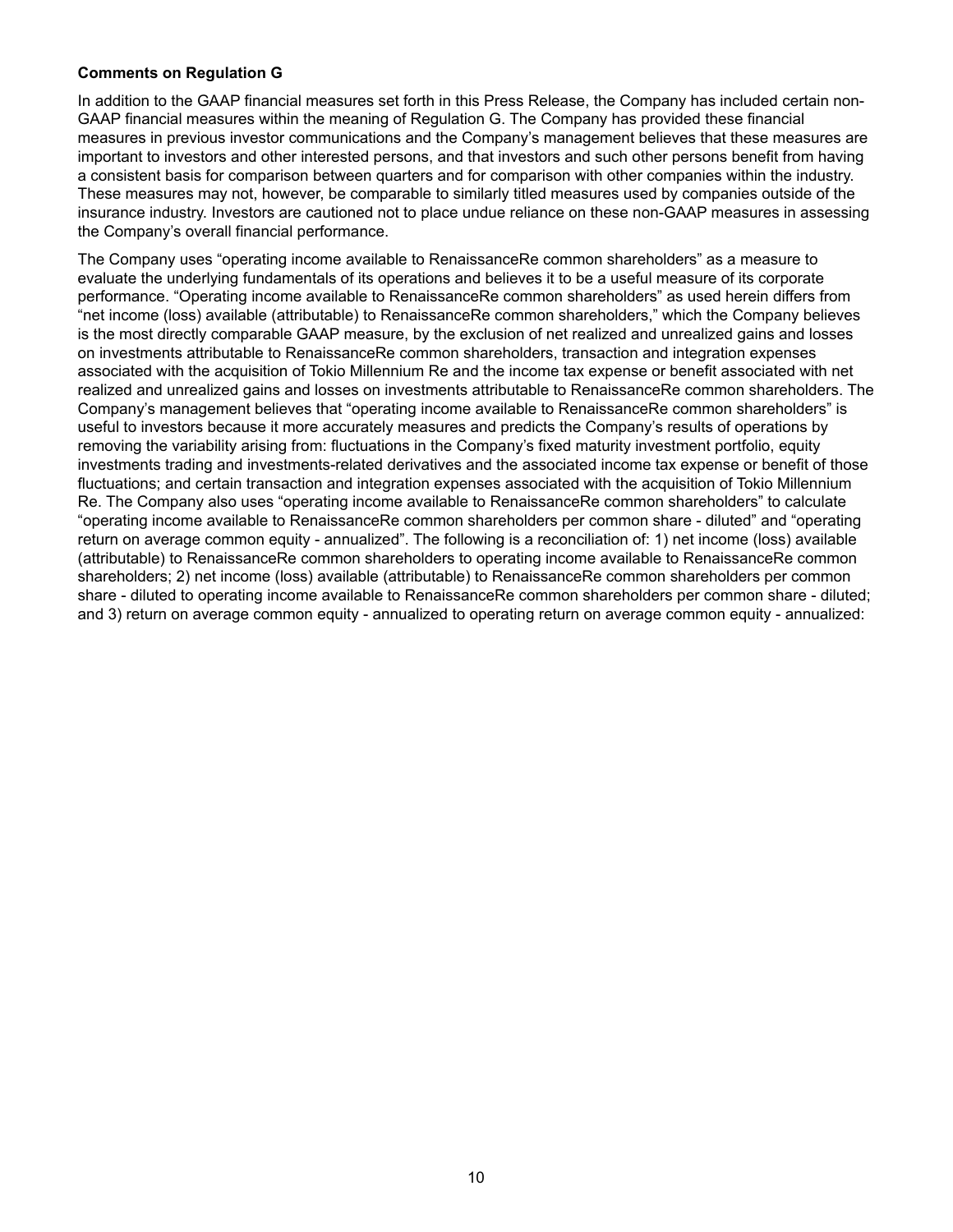|                                                                                                                                   |    |                   | Three months ended |                   |  |  |  |
|-----------------------------------------------------------------------------------------------------------------------------------|----|-------------------|--------------------|-------------------|--|--|--|
| (in thousands of United States Dollars, except per share amounts and percentages)                                                 |    | March 31,<br>2019 |                    | March 31,<br>2018 |  |  |  |
| Net income available to RenaissanceRe common shareholders                                                                         | S  | 273,717           | $\frac{1}{2}$      | 56,713            |  |  |  |
| Adjustment for net realized and unrealized (gains) losses on investments attributable to<br>RenaissanceRe common shareholders (1) |    | (153, 164)        |                    | 69.028            |  |  |  |
| Adjustment for transaction and integration expenses associated with the acquisition of Tokio<br>Millennium Re (2)                 |    | 25,520            |                    |                   |  |  |  |
| Adjustment for income tax expense (benefit) (3)                                                                                   |    | 8.287             |                    | (3,648)           |  |  |  |
| Operating income available to Renaissance Recommon shareholders                                                                   |    | 154,360           | \$                 | 122,093           |  |  |  |
|                                                                                                                                   |    |                   |                    |                   |  |  |  |
| Net income available to RenaissanceRe common shareholders per common share - diluted                                              | \$ | 6.43              | \$                 | 1.42              |  |  |  |
| Adjustment for net realized and unrealized (gains) losses on investments attributable to<br>RenaissanceRe common shareholders (1) |    | (3.64)            |                    | 1.74              |  |  |  |
| Adjustment for transaction and integration expenses associated with the acquisition of Tokio<br>Millennium Re (2)                 |    | 0.61              |                    |                   |  |  |  |
| Adjustment for income tax expense (benefit) (3)                                                                                   |    | 0.20              |                    | (0.09)            |  |  |  |
| Operating income available to RenaissanceRe common shareholders per common share -<br>diluted                                     | \$ | 3.60              | \$                 | 3.07              |  |  |  |
|                                                                                                                                   |    |                   |                    |                   |  |  |  |
| Return on average common equity - annualized                                                                                      |    | 23.5 %            |                    | 5.7%              |  |  |  |
| Adjustment for net realized and unrealized (gains) losses on investments attributable to<br>RenaissanceRe common shareholders (1) |    | $(13.2)\%$        |                    | 6.9%              |  |  |  |
| Adjustment for transaction and integration expenses associated with the acquisition of Tokio<br>Millennium Re (2)                 |    | $2.2\%$           |                    | $-$ %             |  |  |  |
| Adjustment for income tax expense (benefit) (3)                                                                                   |    | 0.8%              |                    | (0.4)%            |  |  |  |
| Operating return on average common equity - annualized                                                                            |    | 13.3%             |                    | 12.2 %            |  |  |  |

<sup>(1)</sup> Adjustment for net realized and unrealized (gains) losses on investments attributable to RenaissanceRe common shareholders represents: net realized and unrealized gains (losses) on investments as set forth in the Company's consolidated statement of operations less net realized and unrealized gains (losses) attributable to redeemable noncontrolling interests, which is included in net income attributable to redeemable noncontrolling interests in the Company's consolidated statement of operations. Comparative information for all prior periods has been updated to conform to the current methodology and presentation.

<sup>(2)</sup> Adjustment for transaction and integration expenses associated with the acquisition of Tokio Millennium Re for the three months ended March 31, 2019 represents \$25.5 million of corporate expenses associated with the acquisition, comprised of \$12.9 million of transactionrelated costs, \$5.9 million of integration-related costs, and \$6.7 million of compensation-related costs. Comparative information for all prior periods has been updated to conform to the current methodology and presentation.

<sup>(3)</sup> Adjustment for income tax expense (benefit) represents the income tax expense (benefit) associated with the adjustment for net realized and unrealized (gains) losses on investments attributable to RenaissanceRe common shareholders. The income tax impact is estimated by applying the statutory rates of applicable jurisdictions, after consideration of other relevant factors.